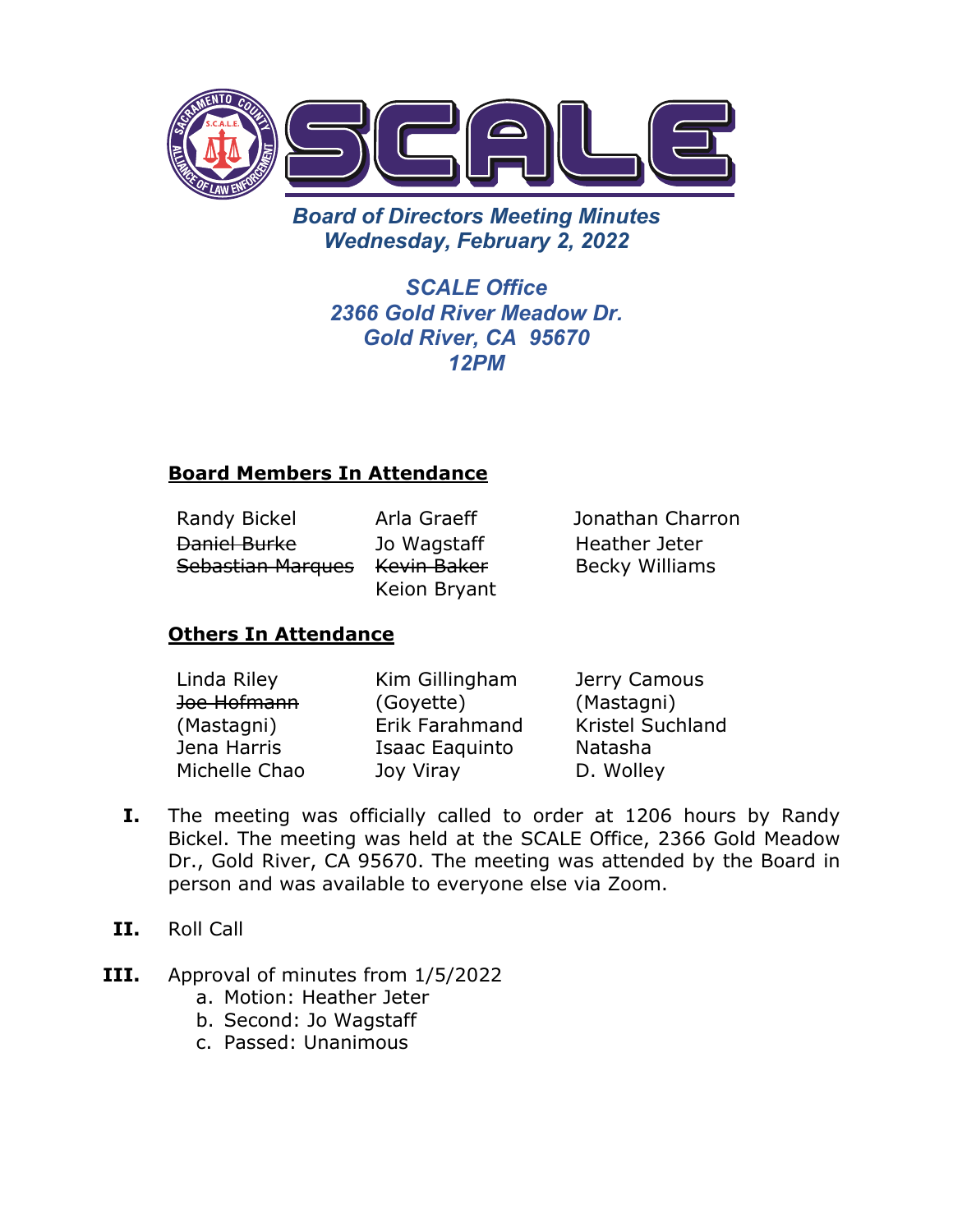### **IV. Treasurer's Report**

### **Accounts (1/31/2022)**

| <b>Total</b> | 391,876.33 |
|--------------|------------|
|              | 697.67     |
|              | 344.81     |
|              | 201,391.58 |
|              | 19,700.95  |
|              | 89,512.00  |
|              | 80,229.32  |
|              |            |

### **Fidelity (1/31/2022) 265,801.47**

## **Total Cash and Investments 657,677.80**

Motion: Arla Graeff Second: Becky Williams Passed: Unanimous

#### **V. Old Business**

A. Sacramento County – COVID-19 Updates

a. There is some talk regarding legislation that will allow for 160 hours of COVID-19 leave that will be retroactive. We will continue watching for updates in the County regarding updates.

#### B. SCALE App

- a. Keion will be given Jeremy Pollard's number in order to gain access and control of the application. From here he will assess what further work needs to be completed in order to get this up and running.
- C. DCSS Teleworking
	- a. There is no new movement on this topic. Kim is in the process of setting a date and time to meet to continue discussions on this topic.
- D. American Rescue Plan Act (ARPA Funds)
	- a. This has been moved to the February  $8<sup>th</sup>$  agenda for the Board of Supervisors.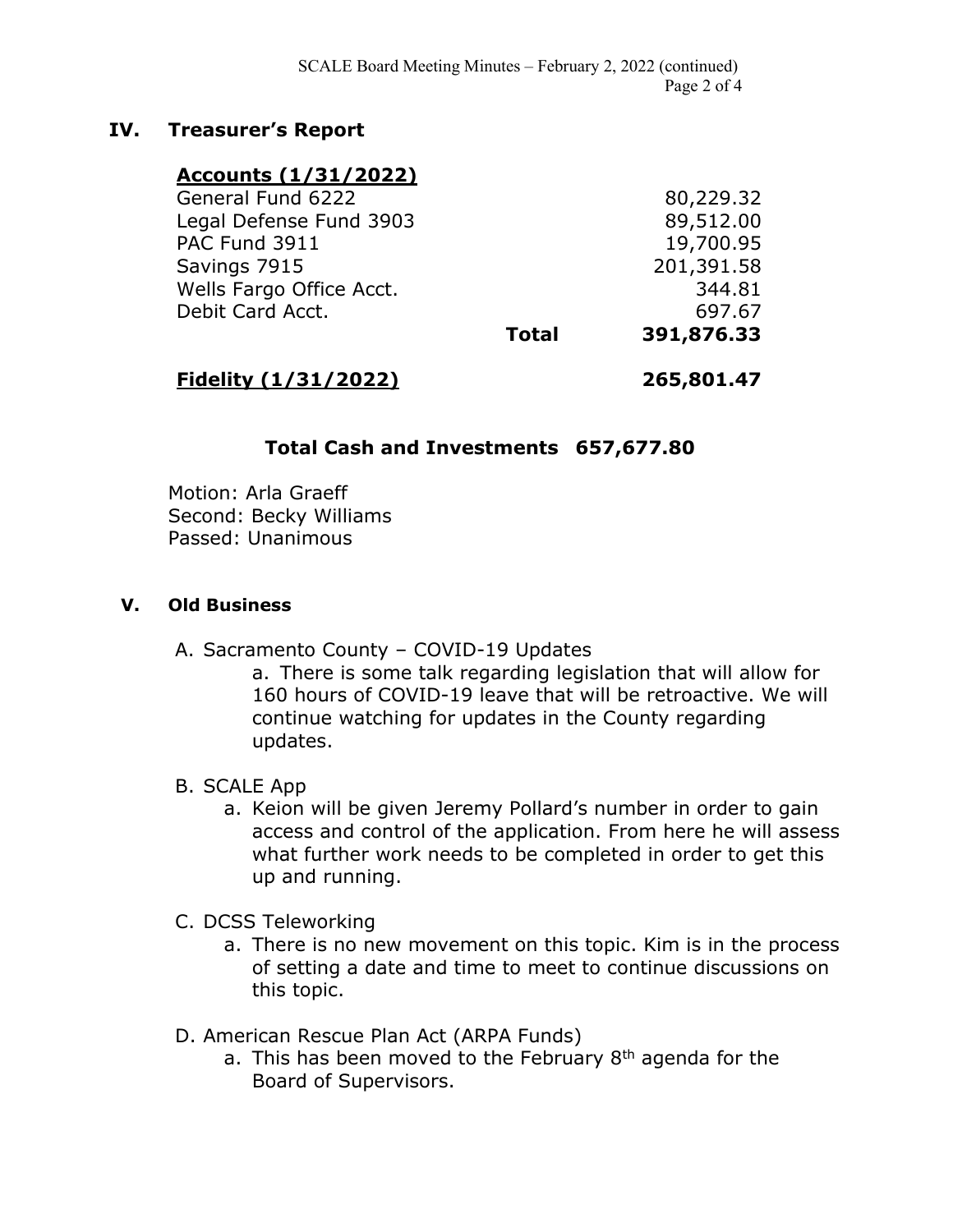- E. 2022 Negotiations and Preparations
	- **a.** February 14<sup>th</sup> is our next meeting. Both tables have met twice at this point and are continuing to prepare for when the County wants to come to the table.
- F. Myers Stevens & Toohey LTD & STD 2022 Updates
	- a. We discussed if we should put forth a question to the membership that would reduce the time from 60 days to 30 days on workers comp payments. This would cost an extra cost to each member \$2 each month. We have decided to table this for further exploration to November.
- G. 2022 Mary Zenor Scholarship
	- a. The committee has been formed and will begin the planning of the scholarship qualifications, awards, and requirements. This committee will have an update for the Board at the March BOD meeting.
- H. Fidelity Banking
	- a. Dan contacted Fidelity and determined that in order to remove the personal information and accounts from the SCALE account, a "G" number must be established for each Executive Board member. Each Executive will get this number from Fidelity and mail this information to Linda by Friday.
- I. Guest Speakers Central Valley Retiree Medical Trust (Taken out of order)
	- a. The Trust came and talked with the Board and members on zoom. A handout was provided describing what the Trust does and in general how they function. The Board agreed that Kim and a representative from the Trust should reach out to County Council and assess their desire to engage in this type of system. Once we get a feeling from the County, this type of retirement benefit may be included during negotiations.

## **VI. New Business**

- A. Membership Appreciation Benefits March Food Truck a. This is still being tabled for the time being.
- B. PORAC New LDF Benefit Plan 6